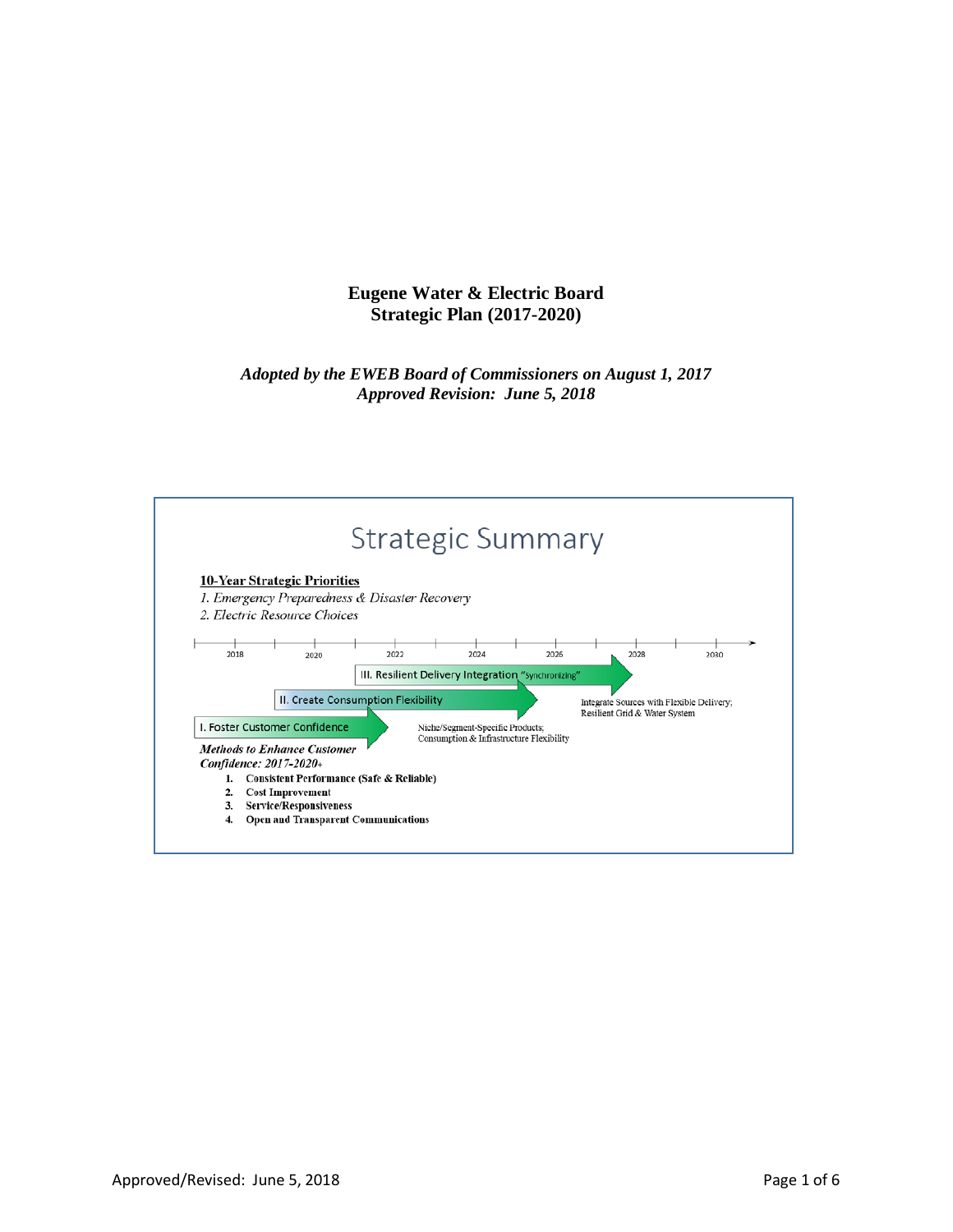## **Purpose**

A strategic plan provides the context and understanding needed to manage policies, establish priorities, and make decisions. The plan should guide and align the organization, inspire action, and motivate us to achieve desired results. We will review and update the plan annually, or when impactful changes occur.

## **Introduction**

The Eugene Water & Electric Board (EWEB), one of the oldest publicly owned utilities in the Northwest, was founded in 1911. Today, EWEB is Oregon's largest customer-owned utility serving approximately 200,000 people in the greater Eugene and McKenzie Valley areas. Each year, EWEB is responsible for delivering 7.5 billion gallons of drinking water and 4.5 million megawatt-hours of electricity. In accordance with the City of Eugene Charter, a five member Board of Commissioners is elected by the citizens of Eugene for staggered, four-year terms.

EWEB serves a city that is known for its dedication to action and self-sufficiency. The inspiration for creating a publicly-owned utility came from an increasing dissatisfaction with the private water company serving the community. In 1916, the Board purchased the Oregon Power Company's electric system, positioning the utility as the full-service provider it is today. The utility's name changed to Eugene Water & Electric Board in 1949.

### **Strategic Priorities…the two "Big Ones"**

The most significant decisions confronting EWEB in the next decade involve sources of supply, including the renewal, replacement, or termination of major electric generating resource contracts, and decisions involving the diversification of drinking water sources for purposes of community resiliency and disaster recovery.

Prior to 2028, EWEB will need to reassemble a power generation portfolio, including EWEB's contract with Bonneville Power Administration (BPA) and the Carmen-Smith hydro facility relicensing project requiring an additional \$115 million investment. These decisions are worth billions, and will be made in the context of a changing climate, new technology, developing markets, and evolving customer expectations.

Eugene is also the largest community in the Pacific Northwest without a second source of drinking water. Ultimately, another surface water plant on the Willamette will be required to meet demand, and will justify the investment and associated rate increases. However, up until more volume is needed, using partnerships to create emergency water response, independent of the condition of our transmission and distribution pipes, is a more practical and effective approach for an Alternative Water Source (AWS).

Addressing these strategic priorities will require a deeper understanding of product consumption patterns, including the impacts to both wholesale and retail markets, and the value created for our customerowners. During both normal and disruptive circumstances we will rely on our consumers to help us execute and make decisions, which will require their enhanced trust and confidence in EWEB. Confidence will be enriched through our consistent performance and transparent communications. Ultimately, our strategic priorities can be achieved using a "resilient delivery" utility business model, and require concentration on improving resiliency in the following two areas.

## *10-Year Strategic Priorities…the two "Big Ones"*

| 1. Emergency Preparedness & Disaster Recovery |
|-----------------------------------------------|
| 2. Electric Supply Resources                  |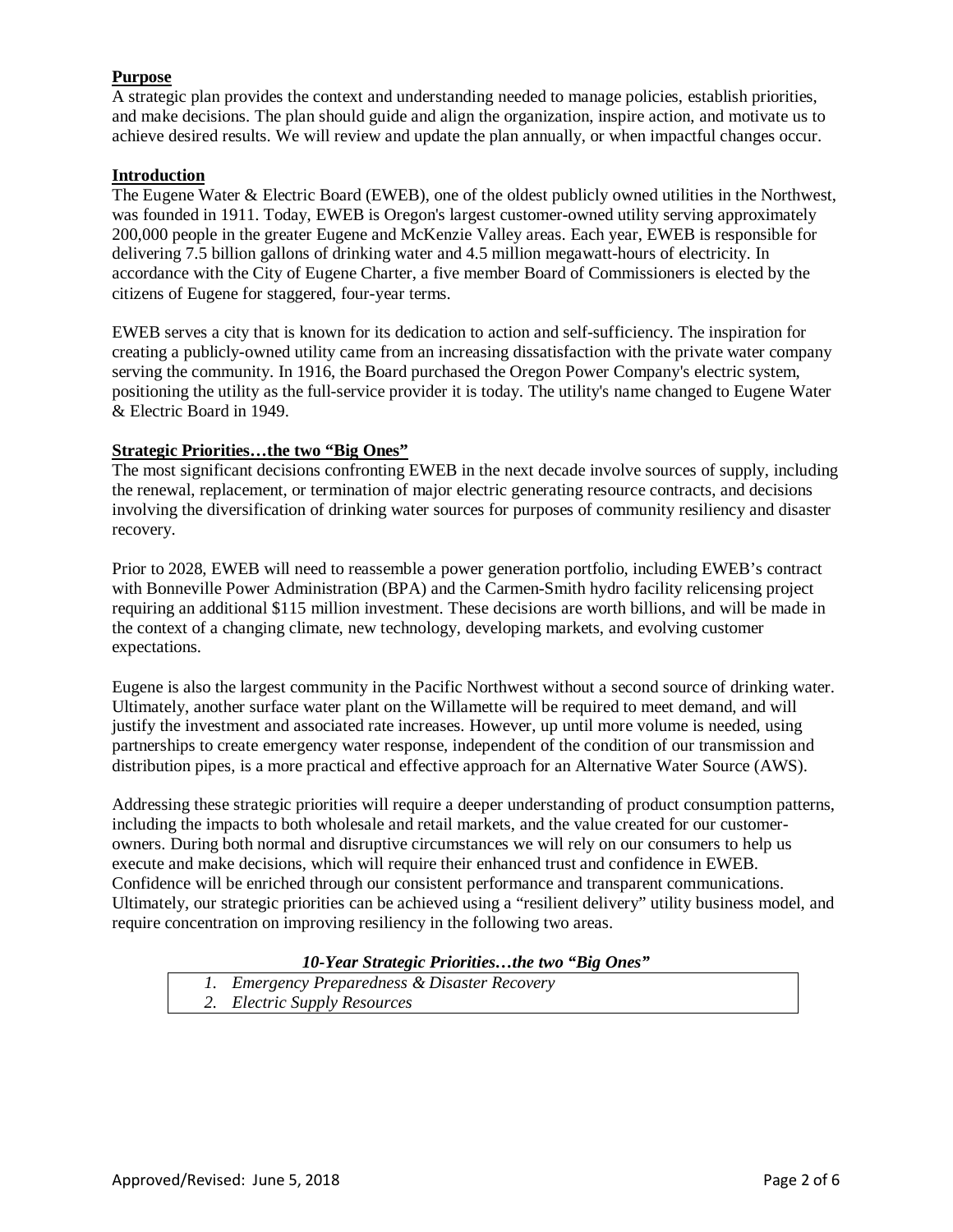## **Vision**

Our vision describes our future and what we want to achieve, and is stated as follows:

*Vision*

*Our vision is to be a local utility that inspires our customer-owners to invest in and rely on us.*

This vision implies that customers will have more utility and consumption choices in the future, and as owners will be integral in investing in that future, both financially and through program participation. We will have to earn their ownership and business.

### **Mission**

Our mission describes how we will achieve our vision, and is stated as follows:

#### *Mission Statement*

*Our mission is to enhance our community's vitality by delivering drinking water and electric services consistent with the values of our customer-owners.*

We exist for the benefit ("enhancement") of our local community. "Vitality" acknowledges the essential services that we provide, and highlights our vital contribution to the health and welfare of our community. "Consistent with the values" recognizes our owners are Eugene residents and our customers, and stresses the importance of the methods we use to deliver our services.

## **Values**

Our strategic execution cannot sacrifice our "core values", which provide the fundamental basis for guiding, testing, and/or overruling our policies, actions, behavior, and decisions. These values are unique and sacrosanct; they cannot be compromised for convenience or short-term gain. As proven by our decisions and actions, our core values are the following:

#### *Organizational Core Values*

*SAFE: We value the physical and emotional safety of our workforce and the public. RELIABLE: We value the continuous, on-demand delivery of quality drinking water and electricity. RESPONSIBLE: We value the prudent and sustainable stewardship of our customers' financial and natural resources, including our impact on affordability and role in reducing the greenhouse gases (GHGs) contributing to Climate Change.*

*COMMUNITY: We value our local governance and obligation to transparently serve our community.*

## **Fundamental Legacy**

Our values are supplemented by a set of principles and behavioral expectations, as stated in Board Policy SD1. We care about our community and the environment. We strive to provide affordable products and services, continuously improving our efficiency and effectiveness. We emphasize customer service, defining value through our customers' eyes. We treat each individual respectfully, and provide a quality work environment for our employees.

## **Strategic Evolution**

Optimizing our resource and resiliency decisions over the next decade will require a *sequence* of strategic efforts and accomplishments. The eventual "resilient delivery" business model will be based on providing critical services more resiliently using a path that begins with the following.

#### *Initial Phase Strategic Summary*

*Over the next three years, increasing customer value will cultivate the confidence needed for resiliency and long-term resource decisions.*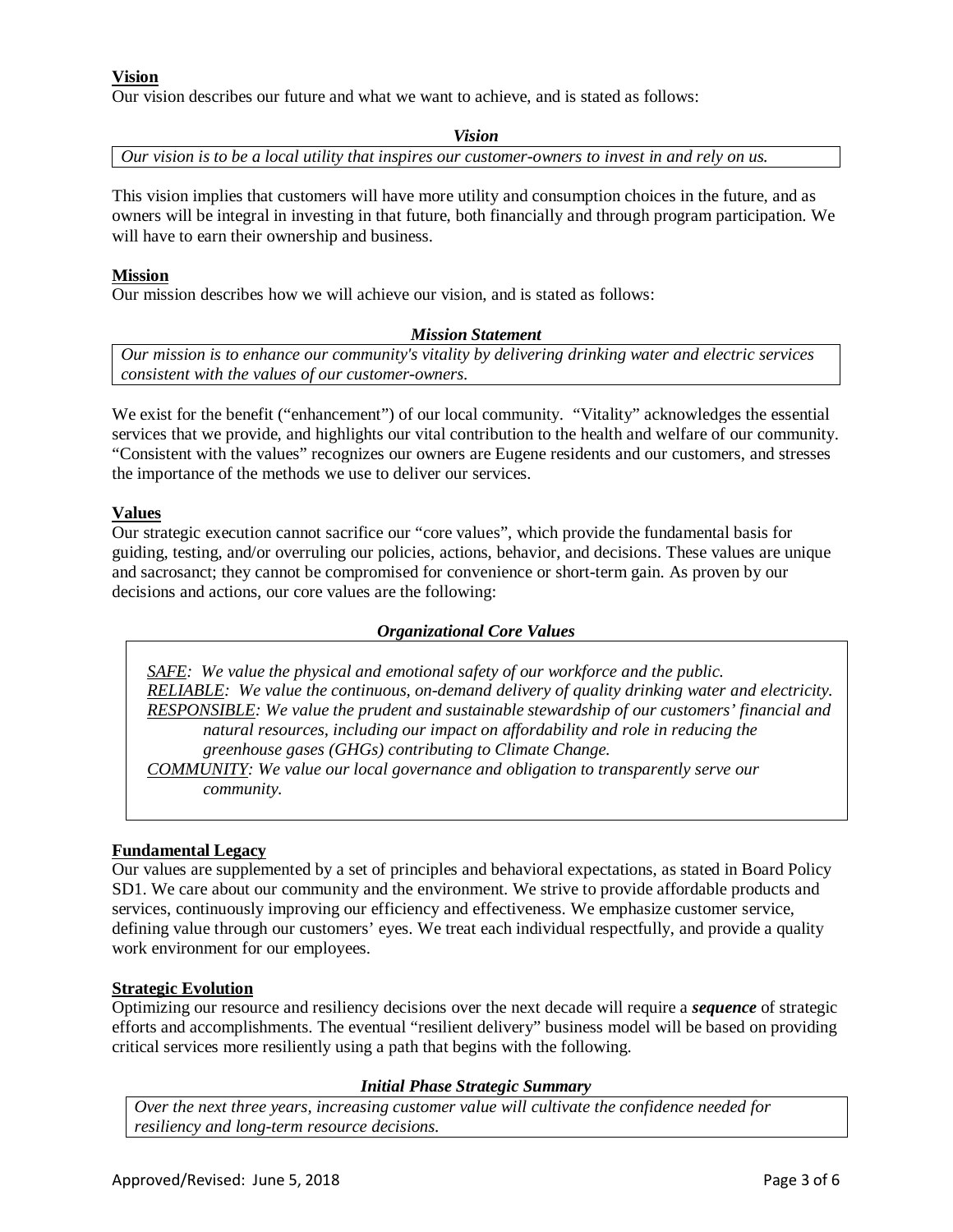This strategy denotes the impact of near-term performance on our customer relationship, and the role of our customers in pursuing our 10-Year Strategic Priorities. It is expected that our strategy will evolve as we progress through the following phases over the next decade.

#### *Strategic Phases*

| <b>Phase</b>    | <b>Theme</b>                          | <b>Method</b>                                                                           |
|-----------------|---------------------------------------|-----------------------------------------------------------------------------------------|
| $2017 - 2020 +$ | <b>Foster Customer Confidence</b>     | Focused Performance (Cost, Responsiveness)                                              |
| $2018 - 2022 +$ | <b>Create Consumption Flexibility</b> | Niche/Segment-Specific Products; Delivery $\&$<br><b>Infrastructure Flexibility</b>     |
| $2020 - 2026 +$ | <b>Resilient Delivery</b>             | Integrate Sources with Flexible Consumption;<br><b>Resilient Grid and Water Network</b> |

## *Phase I – Foster Customer Confidence*

Our relationship with our consumers will impact the execution of our water and electric strategies. Both utilities require that customers help us understand and potentially adjust consumption patterns in the future. Widespread customer trust is essential. While this phase is an extension of our previous "*perform*  while we transform" strategy, it more clearly focuses "perform" improvements on cost and customer responsiveness through improved efficiency, simplicity, and ease of doing business with us.

## *Methods to Enhance Customer Confidence: 2017-2020+*

- 1. Consistent Performance (Safe & Reliable Delivery)
- 2. Cost/Efficiency Improvement (Responsible)
- 3. Service/Responsiveness Ease of doing business (Community)
- 4. Open and Transparent Communications

Other than product value (benefits versus cost), customers evaluate us based on their unique, non-routine service-based experiences (storms, billing questions, rebates/credits, renovations, etc.).

## **The objective of this phase is to cultivate customer confidence by consistently and transparently improving our performance**.

## *Phase II – Create Consumption Flexibility*

Organizational performance and resiliency are aided by agility, whether referring to negotiating contracts, optimizing resources, or responding to emergency or unanticipated events. In some cases, for our customers to "Rely on Us", we need their help. Electric energy market dynamics are creating acute swings in seasonal, daily, hourly, and within-the-hour prices. The time of power consumption (or conservation) is equally important to how much average energy is consumed, but will require we facilitate flexible consumption programs to take advantage of this market characteristic. Additionally, our ability to be resilient in cases of electric or water disruptive events will require customer involvement. **The objective of this phase is to create products, services, and infrastructure that facilitate consumption flexibility.**

## *Phase III – Resilient Delivery*

Changes in technology, regulations, markets, and customer expectations will drive business model choices for utilities, including EWEB, in the future. Our future requires an enhanced agility, including system and customer flexibility in order to resiliently deliver our critical services. Our major decisions involving sources and supply will be influenced by, and will impact our future ability to fulfill our mission. How effectively we make our major resource decisions will depend on our ability to dynamically synchronize these resources with changing customer needs under a variety of future conditions including emergencies and natural disasters. We will need to integrate sources of supply (including new and/or distributed sources), fortified links between sources and critical consumption hubs "resilient spines", and flexible distribution (consumption and infrastructure) in order to resiliently deliver our future services. **The goal of this phase is to create a more resilient grid and water network through the complete integration of our sources of supply, resilient spine(s), and flexible distribution and consumption components.**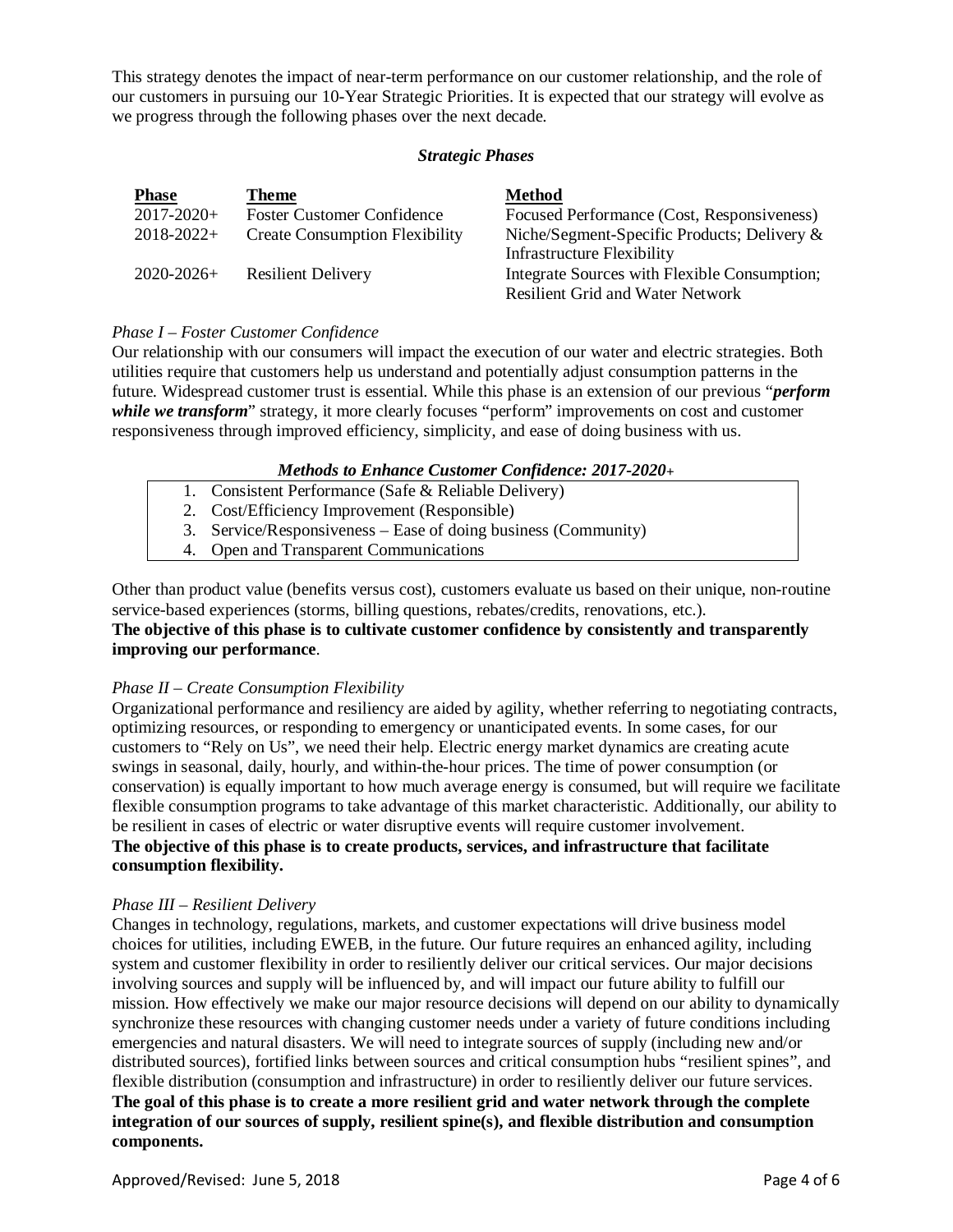| <b>Future State Business Model</b> |                                                                                      |  |  |
|------------------------------------|--------------------------------------------------------------------------------------|--|--|
|                                    | Resilient Delivery Model = $\int$ (Sources of Supply + Resilient Spine(s) + Flexible |  |  |
|                                    | Distribution $&$ Consumption)                                                        |  |  |

### **Strategic Implementation**

Our resources belong to our customer-owners and community, including financial (money, assets) and natural (rivers, air, wildlife). Investments are required to improve essential "compulsory" services, as well as achieve strategic objectives. The essential functions listed below are required for the utility to deliver basic service levels. The strategic investments support the improvement of sustainable performance over time, including the evolution of our products and services, and the progression of EWEB toward a "resilient and independent delivery" model.

While all of these investments are important, priorities must be guided by regulations and statutes, Board direction, policy, and our values. Strategic investments will be scaled to align with good financial responsibility, spending at sustainable levels that our customer-owners can afford. Along with strategic initiatives, safety, reliability, and responsible stewardship of our customers' resources, including money and natural resources, will be the priorities that drive decisions and investments.

#### Essential Operations

Effectiveness and efficiency improvements target cost and customer responsiveness through simplicity and ease of doing business with us, while maintaining safety and reliability of existing essential services, including the following.

- o *Regulatory (financial, NERC, FERC, PUC, ODH, DEQ, etc.)*
- o *Continuance of Operations (reliable delivery of drinking water and electricity)*
- o *Obligation to Serve (Customer Service, New Connections, etc.)*
- o *Chartered (City Billing)*

Over the next three years, we will aspire to the following management levels of our essential functions.

- MAINTAIN our safety, reliability, and delivery performance
- MAINTAIN our regulatory compliance and legality
- IMPROVE our storm and disruptive event response
- IMPROVE our responsiveness to customers; become simpler and easier to transact with
- EMPHASIZE Cyber and Physical Security on protecting personal information and critical operational infrastructure and systems.

#### Strategic Investments

Strategic investments will focus on the pursuit of our strategic priorities, sequenced with our strategic evolution phases. The following areas will be strategic investments, executed according to our values.

## *Infrastructure Replenishment & Replacement (Capital) - Water & Electric*

- Replenish and replace assets at approximately 1.5-2.0 times annualized depreciation rates, including strategic spending on the Water Reliability Initiative (WRI) and the Carmen-Smith Relicensing Project.
- Emphasize emergency preparedness & disaster recovery, working with local partners to enhance system resiliency.

## *Power/Energy Resource Planning (beyond supply chain management)*

• Develop dynamic, stackable and interactive models of resources, prices and markets, and consumption to optimize resource choices for different scenarios.